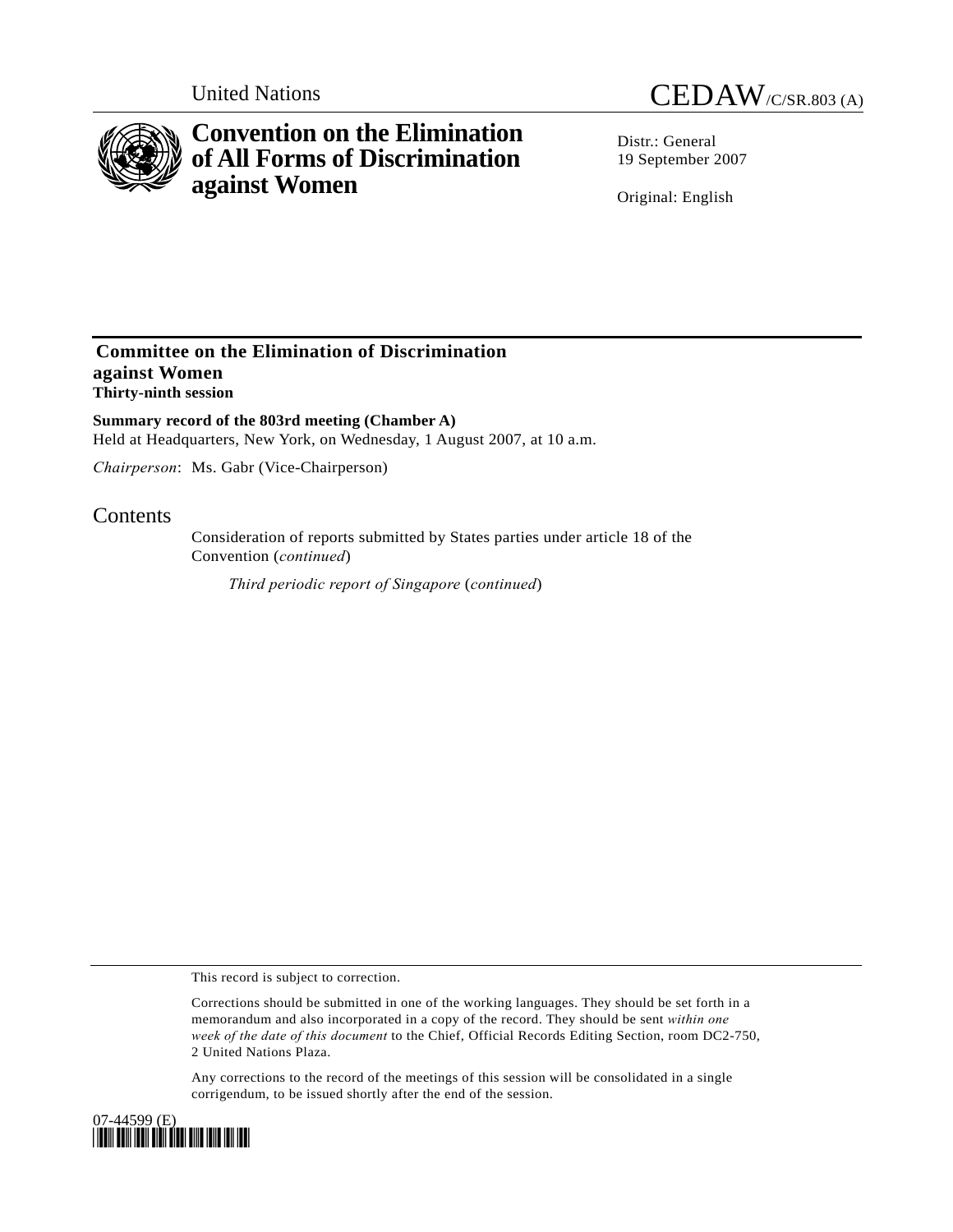*In the absence of Ms. Šimonović, Ms. Gabr, Vice-Chairperson, took the Chair.* 

*The meeting was called to order at 10 a.m.* 

#### **Consideration of reports submitted by States parties under article 18 of the Convention** (*continued*)

 *Third periodic report of Singapore*  (CEDAW/C/SGP/3; CEDAW/C/SGP/Q/3 and Add.1)

1. *At the invitation of the Chairperson, members of the delegation of Singapore took places at the Committee table*.

2. *A short film on women in Singapore and Government efforts to improve their status was screened*.

3. **Ms. Yu-Foo** Yee Shoon (Singapore) said that the guiding principles of public policy in Singapore since independence had been meritocracy and equal opportunity. Her country's only resource was people; investment in maximizing the potential of all citizens had therefore been a priority. Good governance and economic development had enabled women to make rapid progress and her country to rank highly on the United Nations Development Index and the Gender Empowerment Measure.

4. Her country had withdrawn its reservation to article 9 of the Convention and amended the relevant article of the Constitution accordingly. As a result, any child of any Singaporean citizen had the right to nationality by descent. Intake quotas limiting admissions of female students to medical school had been removed in 2003. Civil service staff benefit rules had been amended in 2005 to give male and female civil servants equal medical benefits.

5. Reservations to articles 2 and 16 of the Convention would remain, however. The Constitution provided for freedom of religion and protected the rights of the indigenous population. Some provisions of legislation enacted under article 153 were inconsistent with articles 2 and 16 of the Convention. Reservations to article 11 would also remain as it was inconsistent with the armed forces' recruitment policy and the Employment Act. Other legislation and administrative measures existed to protect workers excluded by the Employment Act.

6. The rule of law prevailed in her country, and public confidence in the legal system was strong. No laws had been enacted against gender discrimination, as the principles of equality before the law and equal rights to protection by the law were enshrined in the Constitution. Women's rights were also protected by other legislation, including the Employment Act, the Penal Code and the Women's Charter. The Charter both safeguarded women's rights and established their equality to men in marriage and divorce. Muslim women were protected under the Administration of Muslim Law Act. Moreover, advertising codes and censorship laws protected women from sexual exploitation and stereotyping as objects, and pornography was prohibited as degrading to women and men.

7. Reservations to article 29 would also remain, as the legislative and judicial system was sound and capable of providing legal recourse for women.

8. Health-care standards in her country were high. The health care system catered to the specific needs of women and targeted them with various health education programmes.

9. Education was the sustainable path to equality. Primary education was made compulsory in 2003, in implementation of the second of the Millennium Development Goals. The current female literacy rate was 93 per cent, and women represented almost half of the student population in tertiary education and were well represented in traditionally male subjects.

10. The female labour force participation rate was 54 per cent and the gender wage gap was comparable with that of Greece or France. Her country had ratified the International Labour Organization Convention concerning Equal Remuneration for Men and Women Workers for Work of Equal Value in 2002 and the Ministry of Manpower sought to ensure the inclusion of an equal remuneration clause in collective agreements. The gender wage gap was becoming narrower for the younger generation. Women had made significant inroads into traditionally male-dominated areas and currently represented 38 per cent of managers, senior officials and professionals and 33 per cent of information technology professionals. Government was encouraging older women to return to the workforce, in view of the aging population and the longevity of women.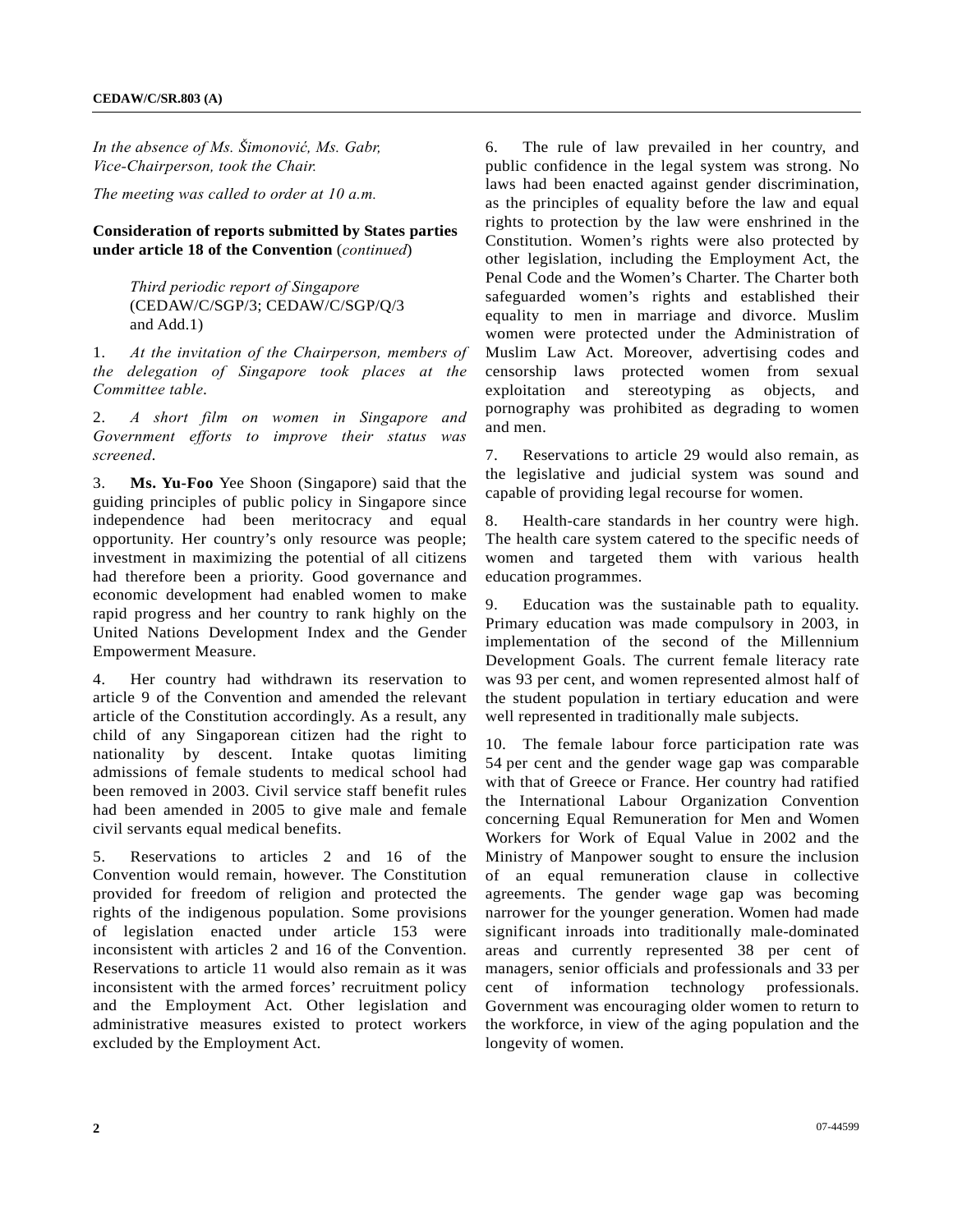11. Women today made up 24 per cent of parliamentarians, as against 6 per cent in 1997, and improvements in the education and professional skills of women suggested that that trend would continue. Women were also increasingly represented at decisionmaking levels in public service, the judiciary and the diplomatic corps. It was a source of national pride that the Executive Secretary of the Economic and Social Commission for Asia and the Pacific was a Singaporean woman. Another positive development was the appointment of a woman to the Islamic Religious Council of Singapore. The Government supported initiatives to encourage women's participation in decision-making and had recently funded the establishment of the Women's Register, an online database for women to volunteer service to the community and be selected for various leadership positions.

12. By comparison with Western countries, fewer married couples in her country had dual careers. The Government encouraged equal sharing of domestic responsibilities and the involvement of fathers in the upbringing of children. Recent surveys showed that women wanted both to work and to have children, although more were staying single, marrying later and having fewer children. The Government had established an inter-ministerial Committee to encourage women and men to combine work and parenthood. The Government also ensured that childcare was affordable, available and of high quality.

13. The Government was in regular contact with women's groups through women's NGOs, such as the Singapore Council of Women's Organizations, with which it had organized a series of dialogue sessions relating to the Convention since 2000. Issues concerning women were debated in Parliament. Prior to submission to the Committee, periodic reports were presented to the Cabinet for adoption, circulated to women's groups and published on the Internet.

14. Differences between men and women remained in some areas. However, her country's society was dynamic, and laws, policies and practices would evolve accordingly. The most important areas for improvement were women's participation in political life, at the highest levels, as well as narrowing of the gender wage gap, increasing the number of women in the workforce and greater sharing of domestic responsibilities. The outstanding reservations would

07-44599 **3** 

remain under consideration, with a view to their full or partial withdrawal at a later date.

15. Singapore was committed to ensuring the progress of women and to its obligations under the Convention. True empowerment of women required change to occur at the level of social norms and mindsets, in addition to legislative reform. Her country would work to bring about such change.

16. **The Chairperson** thanked the delegation of Singapore for its introductory statement.

17. **Ms. Gaspard** said that the presence of the interministerial Committee Chairman on the podium provided a good example for other countries to emulate. Singapore's withdrawal of its reservation to article 9 on nationality represented progress, although it was unclear whether the reservation had been removed in part or in full. She requested clarification in this matter and urged that the remaining reservations, namely, to articles 2, 11 and 16, should be withdrawn, as they limited implementation of the Convention. She requested further information on the substance of the discussions that had taken place with the Muslim minority in Singapore and asked whether those discussions would be pursued further. She noted that some Muslim countries, such as Algeria and Morocco, had introduced changes to their family codes pursuant to the Committee's recommendations, encouraged Singapore to follow those examples and suggested that reservations, in particular to article 2, might be lifted progressively.

18. She noted with surprise that the Constitution and the law did not define discrimination or refer to gender equality. She hoped that the Constitution would be revised to protect women from discrimination. She also noted that the Optional Protocol remained to be ratified and asked whether article 20 of the Constitution was scheduled for discussion in the near future.

19. **Ms. Shin** observed that the reasoning supporting the decision to maintain some reservations appeared to offer hope that they might be withdrawn. The Singaporean Constitution stated in its article 12.1 that all were equal before the law. However, the reservations to articles 2 and 16 of the Convention blocked the rights of all women. Reservations to article 2 were incompatible with article 1, which prohibited discrimination and to which no reservations had been made. The Women's Charter did not protect women from discrimination. She requested that the reservation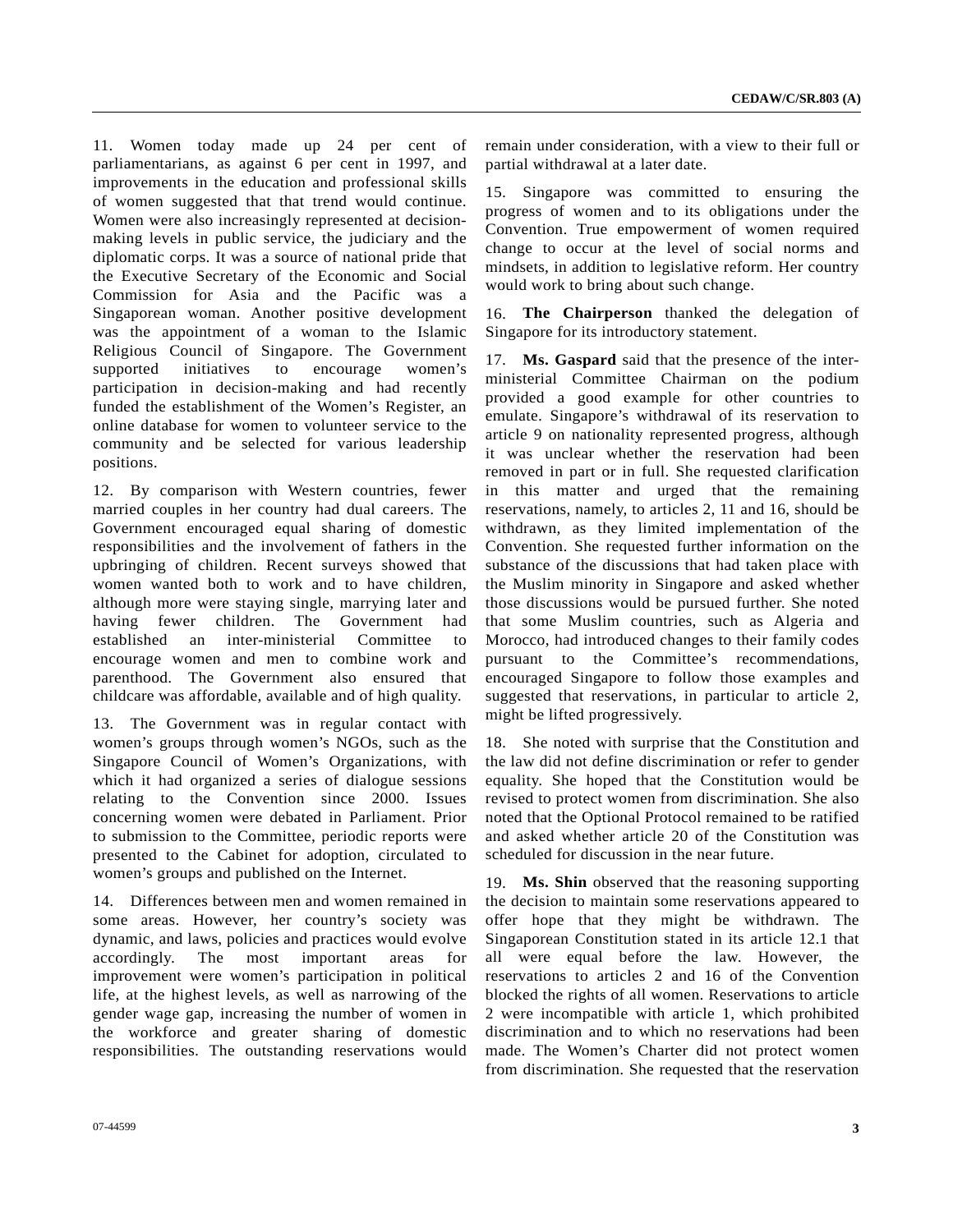to article 2 should be withdrawn, as only article 2 (f) referred to religious practices and many Muslim countries had expressed no reservations to the said article. The reservation must be removed in order for the Constitution to be upheld.

20. **Ms. Neubauer** observed that, in order to comply with article 3 of the Convention, States parties must take all appropriate measures, including policy interventions and strategies and legislation, to ensure the full development and advancement of women and their exercise and enjoyment of human rights on an equal basis with men. That obligation included implementing proactive policy measures and, also, the establishment of effective institutional mechanisms to ensure their successful implementation. The Government of Singapore had taken the first steps by establishing a Women's Desk, within the Ministry of Community Development. However, its location, resources and authority did not allow it to fulfil the Government's commitment to the advancement of women, gender equality and the full implementation of the Convention. She asked whether the Government of Singapore had the political will to support strengthening of the machinery for women in order to ensure that it was effective, and she urged the head of delegation, in conveying the Committee's concerns, to use her influence in that regard.

21. **The Chairperson**, speaking as a member of the Committee, recalled that she had been a member of the Committee when it had considered Singapore's previous report and noted the significant progress achieved. While acknowledging the efforts made personally by the head of delegation, she felt that ultimately the institutional framework was of more importance than individual contributors. Thus she stressed the need to have an institutional framework over and above the women's desk and interministerial committee, the more so as Singapore was an advanced country with the human and financial resources needed to set up such a framework. Doing so would help in pursuing the Committee's recommendations and suggestions, including developing policies for women, establishing training programmes for women in the various sectors and for all Government officials, particularly those in the justice sector, and considering the withdrawal of reservations.

22. **Ms. Patten** had some concerns about violence against women, in particular against foreign domestic workers. While acknowledging the introduction of increased penalties and indeed some very high-profile prosecutions of abusive employers, she wished to know whether the Government planned to adopt any other comprehensive measures to address the underlying factors contributing to abuse, such as isolation in the workplace or economic dependence resulting from heavy recruitment debts. She also asked whether Singapore had provisions in its laws to prosecute employers who confined domestic workers to the workplace, whether consideration was being given to elimination of the security bond, and whether the Government was giving support for the establishment of domestic workers' associations.

23. She was concerned at the lack of a law to address domestic violence. While acknowledging the several measures taken by the Government to combat violence, the various amendments to the Penal Code and the Criminal Procedure Act, and the commendable establishment of domestic violence, coordinators in each police district, she drew attention to general recommendation 19 and asked what were the obstacles to having a specific and comprehensive law to address domestic violence.

24. She enquired about foreign women's access to legal aid and about the accommodation capacity of the three government-funded women's shelters and whether access to them was denied to foreign women married to Singaporean men.

25. She asked whether the Government was considering the enactment of legislation to criminalize marital rape. She had information that recently there had been an initiative to withdraw the marital immunity, but only in three specific situations where the wife was separated from her husband. She urged the Government to remove the immunity completely. She asked for any further information on the database on violence envisaged by the Ministry of Community Development, which would be a very valuable policydevelopment tool.

26. **Ms. Pimentel** understood that the Government intended to repeal the law criminalizing sodomy between a man and a woman, but that there was no proposal to repeal the similar law concerning homosexual men. Indeed, religious pressure was building to extend the law to outlaw sexual conduct between women. Since a democratic and secular state should refrain from penalizing private sexual relations between consenting adults, she asked how the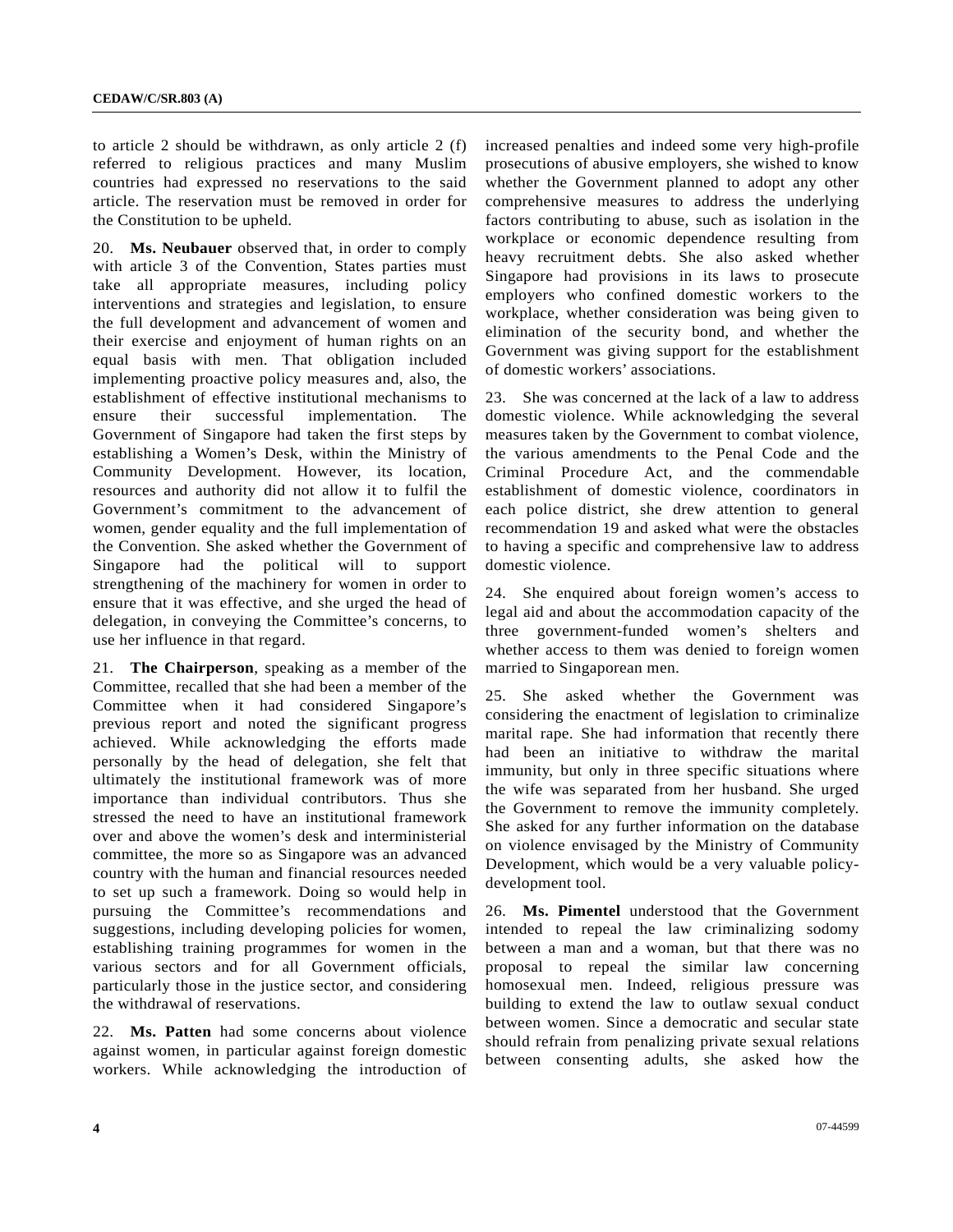Singaporean Government proposed to tackle that issue and protect lesbian women. Noting that the Constitution currently guaranteed freedom from discrimination for single, married and divorced women, she asked how the Government intended to prevent discrimination against lesbian women in the workplace, in access to health services and in society in general.

27. **Ms. Begum** noted that, according to document CEDAW/C/SGP/Q/3/Add.1, the number of applications for Personal Protection Orders and/or Domestic Exclusion Orders relating to cases of spousal violence had been fairly constant from 2003 to 2006 and showed no decline despite the various initiatives taken by the Government. She asked for an explanation of why that was so and of the Government's further plans to address the issue.

28. She also wished to discuss the issue of so-called "mail-order brides", namely women who were brought from various other Asian countries to be married to Singaporean men and were not allowed to work or to stay permanently in Singapore. They were thus only sex slaves, subject to marital rape, treated as slave labour, and forced into prostitution. She asked whether there were national statistics on such marriages, whether those foreign women had access to shelter or medical services, what legal protection they enjoyed and how their human rights were being protected by the Government. Was there any law to control the matchmaking business in Singapore so that foreign women were not trapped by false hopes and deception in an abusive situation?

29. She noted that two thirds of the women with AIDS in Singapore were married, which some experts correlated with the fact that marital rape was not recognized as an offence. How did the Government intend to address that issue?

30. Even though the country report stated that there was no record of trafficking since 2005, it seemed to her that, given its geographical position, Singapore must surely be a transit country for trafficking, including the trafficking of pregnant women as part of the commercial adoption business. Sex tourism was another black spot that needed to be addressed, as was the issue of minors being trafficked into Singapore to be forced into prostitution. Noting that the country had no laws on trafficking and had not yet ratified the Protocol to Prevent, Suppress and Punish Trafficking in

Persons, especially Women and Children, Supplementing the United Nations Convention against Transnational Organized Crime, she asked what was the Government's policy on those issues.

31. **Ms. Maiolo** noted that Singapore had very severe laws to punish exploitation, prostitution and trafficking, which was positive, but that the Government's responses were a little reticent on measures to suppress those offences. As they constituted a problem all over the world, it was rather surprising that in Singapore there should have been only two prosecutions for forced prostitution in 2004 and none in 2005. She noted that document CEDAW/C/SGP/Q/3/Add.1 stated that the police had been unable to substantiate the offences, but she thought that they were probably not making enough effort to uncover them.

32. She also wished to know why Singapore had not signed the United Nations protocol on trafficking. She recalled that the reports of the Special Rapporteur on the sale of children, child prostitution and child pornography and the Special Rapporteur on violence against women, its causes and consequences had referred to cases of trafficking of pregnant women so that their babies could be sold after birth. Since the Government had failed to state whether it had prosecuted any such cases, she invited the delegation to respond instead.

33. **Ms. Chutikul** said it was unclear to her whether or not the legal framework of Singapore included a specific law on trafficking. If there was one, she wanted to be reassured that the term "trafficking" was defined clearly and not subsumed into smuggling on the one hand or prostitution on the other hand.

34. She had heard of cases in which trafficked women had been deported instead of protected. She asked whether that was usual, and, if so, why. She knew that women and children were trafficked from the Mekong subregion to Singapore for purposes of prostitution and exploitative labour, and she was aware of reports of human rights violations, such as deprivation of freedom. She asked whether the Government was addressing the situation. What was it doing in terms of labour inspections, of encouraging victims to lodge complaints without fear of deportation, or of disseminating information to the public to encourage them to report such cases?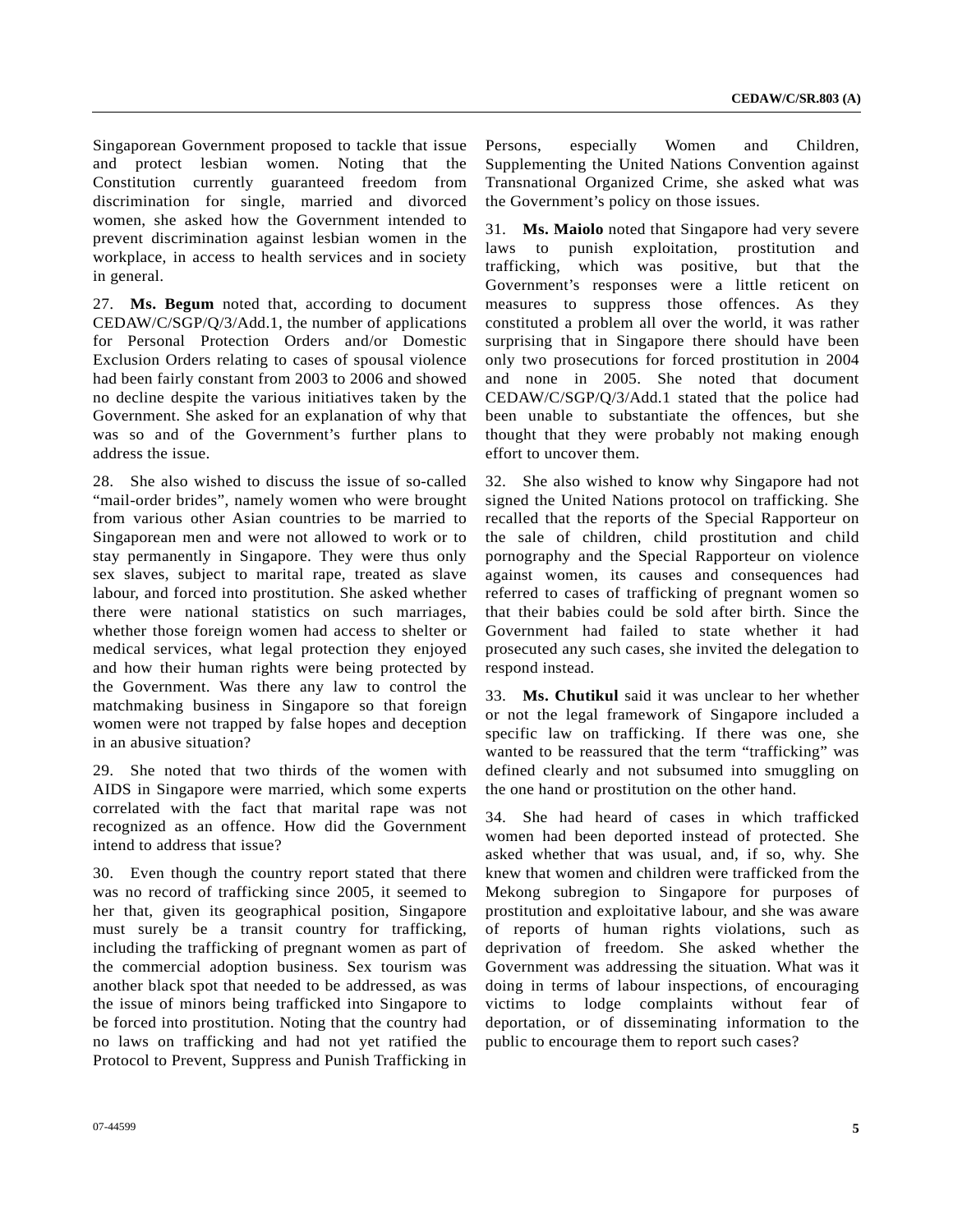35. She supposed that Singapore felt that there was no need to ratify the United Nations protocol on trafficking since it considered that the problem did not exist in the country, but suggested that the Government might carry out a small study on whether or not that was really the case. She urged the Government to study the protocol, to look at its definition of trafficking and the measures proposed to combat it, as well as the guidelines of the Office of the High Commissioner for Human Rights on a human rights approach to antitrafficking work.

36. **Ms. Chairperson**, speaking as a member of the Committee, noted that many countries had a focal point for dealing with trafficking and asked whether Singapore might do the same. Or did it consider that the problem could be handled by the women's human rights machinery?

37. **Ms. Yu-Foo** Yee Shoon (Singapore) said that the Government was firmly committed to achieving outcomes. It used the Convention's goals as its benchmark, but to achieve the goals it had a different strategy and approach. Also, the Government took the act of ratification very seriously and set itself the goal of 100 per cent enforcement, which meant that all the machinery and resources must be in place before it ratified an international agreement.

38. The reservation to article 9 had been totally withdrawn. There was no discrimination between men and women relating to immigration policy and the children of foreign spouses.

39. Since Singapore was a secular state, all non-Muslim women were covered under civil law. Only the Muslim community was affected by sharia law, which in fact applied only in three areas: marriage, divorce and inheritance. All other matters were regulated for Muslims and non-Muslims alike under civil law.

40. Her ministry was assisted by a Minister within whose remit was the coordination of Muslim affairs. The Muslim community in Singapore was very well organized, perhaps better than its counterparts in China and India. However, she assured the Committee that Singapore would study other countries' approaches and decide which one to follow. It seemed to her that the Muslim community wished to move with the times and to progress along with the rest of society. Some Muslim countries, even those that were Muslim by a large majority, were moving towards a more modern attitude. The Chinese in Singapore totalled 76 per cent,

Malays 15 per cent, Indians 8 per cent and Caucasians about 1 per cent. Under the constitution the Government was obliged to respect the culture, religion and language of minorities. Indeed, in Singapore, a minority language was the national language.

41. As a city state, Singapore would do whatever it took to maintain racial harmony and was determined to ensure that all of its citizens regardless of race or religion were in the mainstream. The Government's inability to withdraw its reservations to articles of the Convention had to be seen in that light.

42. While there was no specific law referring to gender discrimination, careful study of the Women's Charter, the Employment Act and the Penal Code would reveal that all of the matters discussed, including trafficking, were covered. The same applied to homosexuality and marital rape. The Penal Code was the backbone of Singaporean legislation, and all crimes fell under it.

43. The Women's Charter, which was not just about marriage and divorce, had been an aggressive and modern piece of legislation when passed in 1962. Currently, however, the pressure to reform it was growing and was coming increasingly from men, who did not accept that, in the event of divorce, with a woman who earned more than her husband should retain all her earnings, while he had to maintain her and the family or be sent to prison for failure to do so. The Charter's provisions on family violence, introduced a few years previously, also needed to be revisited because violence by women against men was more prevalent.

44. Singapore respected human rights, but it was subjected to contradictory pressures. It upheld morality and human rights very stringently, but in the context of what was best for the majority and for society. With regard to homosexuality, the majority was still quite conservative. Homosexuals were not discriminated against; they had the same right to employment, education or housing as everyone else.

45. The level of staffing of the women's desk had to be seen in terms of the Government's philosophy of being very firmly focused on outcomes. The Government operated at multiple levels, the first being the inter-ministerial committee, which comprised representatives of more than 10 Ministries. All legislation relating to women was referred to the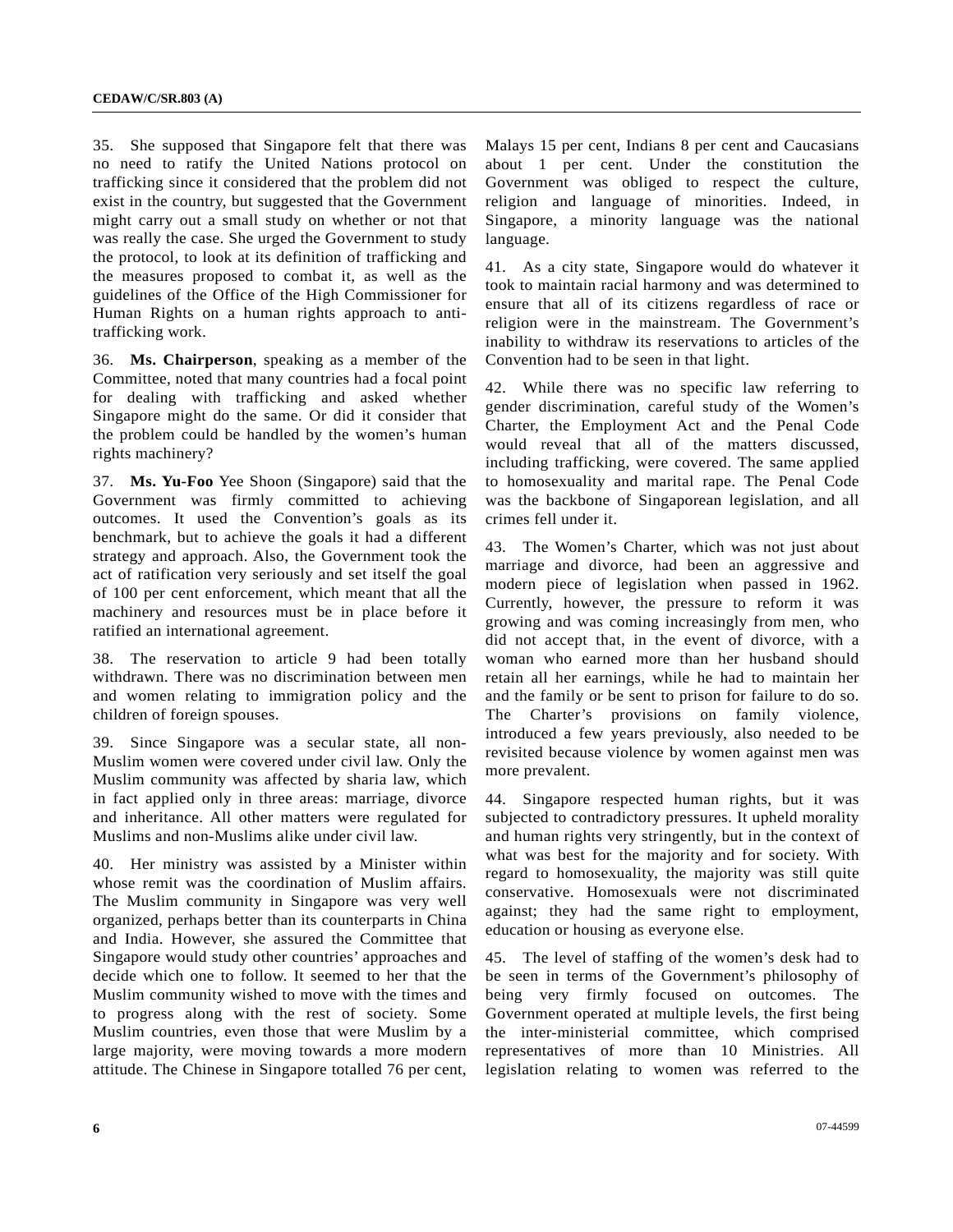Ministry of Community Development, Youth and Sports for comment. At the second level the Government worked with the umbrella organizations such as the Singapore Council of Women's Organizations, the Women Integration Network Council under the People's Association, and the National Trades Union Congress Women's Committee.

46. She agreed that the institutional framework was very important, as was training. Singapore had no resources other than human ones, and thus strove to develop every individual to the fullest. There was a very strong training system in every institution: indeed, some people complained that there was too much training and not enough time for social life.

47. She assured Ms. Patten that the Government took violence very seriously. Even a first-time case of molestation would bring a sentence of six strokes of the cane and jail time.

48. As a small country, Singapore needed to encourage foreign talent. If it wished to be a place where people wanted to come to work, it had to have good legislation, good practice and good employer behaviour. In a survey conducted a few months before, 90 per cent of foreign domestic workers had said that they had good employers, and 70 per cent had said that they would like to return to Singapore in the future.

49. As a small, open country visited by a large number of tourists, Singapore took the problem of HIV/AIDS very seriously. The Ministries of Education and Health had set up a committee to tackle the issue.

50. Trafficking in human beings did not pose a serious problem in Singapore, since controls on migration prevented the movement of illegal migrants into and out of the country. Measures had also been taken to prevent traffickers from using Singapore as a transit country. The intercountry adoption process was fully transparent and was conducted in close coordination with the Government of the source country.

51. Prostitution was not criminalized. However, forcing another person into prostitution was a criminal offence. Responding to a comment made by Ms. Maiolo, she gave assurances that the Singaporean police were highly effective in their work, including investigations of forced prostitution cases. In response to Ms. Chutikul, she said that Singapore participated in dialogue on the problem of trafficking in the context of

the Women's Network of the Association of Southeast Asian Nations (ASEAN). Her Government would try to expedite the ratification of the United Nations protocol on trafficking. She welcomed the Committee's suggestions that a study on trafficking should be conducted and that a focal point for trafficking issues should be established. Her Government would also study the guidelines on a human rights approach to anti-trafficking work.

52. **Ms. Deena** (Singapore), responding to questions asked by Ms. Gaspard, confirmed that Singapore's reservation to article 9 of the Convention had been withdrawn in full. With regard to the reservation to article 2, she said that the principle of equality of all before the law was enshrined in the Constitution and that all domestic laws were based on that principle. However, the law also protected the interests of indigenous Malays, including their right to practise their religion and to apply sharia law. Those provisions, though discriminatory by the standards of the Convention, were essential in order to preserve the harmony of Singapore's multiracial, multireligious and multicultural society. In that context, it was felt to be impossible to withdraw the reservation to article 2. The reservation, though seemingly wide in scope, was meant to cover only the administration of sharia law by Muslims. Moreover, the sharia applied only to family law and inheritance matters and, even in those areas, the law had been amended to provide for access to civil law in certain circumstances. Sharia law, as applied in Singapore, accorded similar recognition and respect to both sexes in a just and equitable manner. Every effort had been made to incorporate the spirit, if not the letter, of the Convention into the application of sharia law.

53. After careful consideration, the Government had decided against becoming a party to the Optional Protocol at the present time. It preferred to resolve complaints of discrimination at the domestic level through Government ministries, the courts or Parliament — rather than at the international level. The avenues available under domestic law for resolving complaints had not been used to date.

54. Singapore did not have specific laws to prevent discrimination against women, but, in addition to constitutional guarantees of equality, certain laws provided for special protection for women and the prevention of discrimination in particular areas. There was a need for high-level debate on the issue of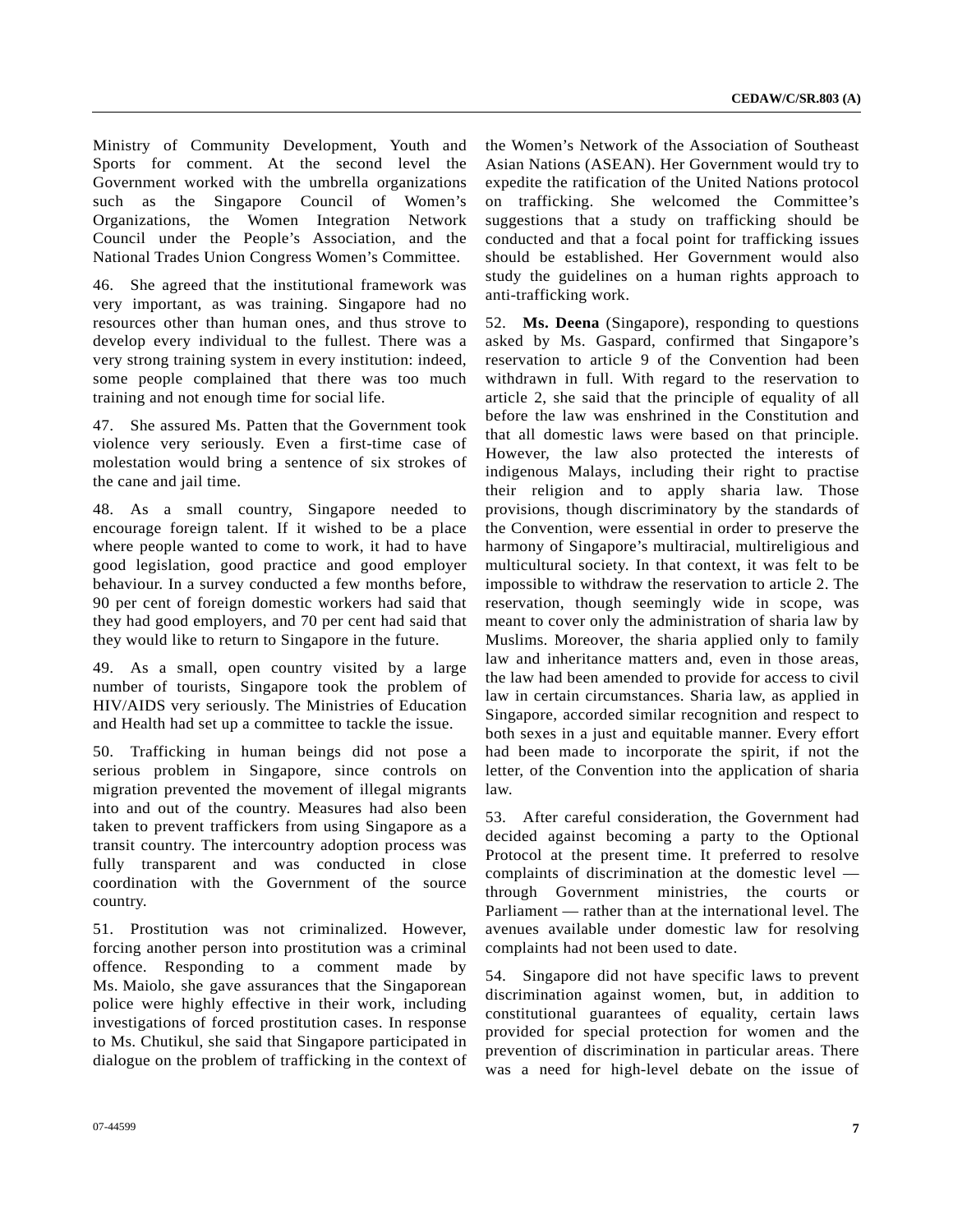enacting laws that referred specifically to gender-based discrimination. The existing laws were generally felt to be sufficient, but her Government would welcome suggestions on better ways of enforcing them.

55. **Ms. Halimah** (Singapore) said that the Government consulted with the Muslim community on topics such as the reservations to the Convention through the Islamic Religious Council, which was a forum for Muslim community leaders and Muslim NGOs, including an association for young Muslim women. The current view of the Muslim community was that the application of sharia law in matters of marriage, divorce and inheritance — the only areas in which it was applied — continued to be relevant. Since its scope of application was narrow, it was not considered to impact adversely on the situation of women.

56. Muslim women had made significant progress in many areas of life, particularly education: there were now more female than male Muslim undergraduates in higher education institutions. In addition, Muslim women were employed in an increasing number of sectors, including the Foreign Service. The pace of modernization posed major challenges to the Muslim community. However, many Muslim NGOs were involved in promoting the empowerment of women and in educating them about Islamic law and the civil legal system, including the provisions of the Convention.

57. A programme had recently been launched for the protection of Muslim women and children against violence. Awareness-raising activities were also planned in order to inform Muslim women about the dialogue with the Committee and to obtain their feedback on what steps could be taken to achieve further progress.

58. **Mr. Chew** Hock Yong (Singapore) said that the Ministry of Community Development, Youth and Sports was the principal ministry with responsibility for the advancement of women. However, in order to raise the profile of gender issues in all Government ministries, the Inter-Ministry Committee on the Convention had been set up. The issues raised in the present dialogue would be discussed by that Committee so as to ensure follow-up and monitor progress in the implementation of the Convention. The Committee had also been instrumental in securing the withdrawal of the reservation to article 9 of the Convention.

59. He could not provide a specific figure for the resources allocated to gender issues in the Ministry of Community Development, Youth and Sports, but efforts were made to leverage resources for the promotion of gender issues in all Ministries. Where Ministries represented on the Inter-Ministry Committee disagreed, there was a mechanism for referring the matter to a higher level, such as the Cabinet, for further discussion.

60. **Ms. Tan** Hwee Seh (Singapore) said that the Women's Desk operated on the basis of the "many helping hands" approach. Its mission was to be a focal point for women in Singapore and to increase the participation of women in all aspects of life. Although it had only two staff members, it was able to work in a flexible manner. It was situated within the Family Policy Unit, whose key responsibility was to evaluate the likely impact on women of all Government policies. The Family Policy Unit was part of the Family Development Group, which had an operating budget of at least \$35 million a year. Other departments within the Family Development Group were responsible for other programmes relevant to the well-being of women, such as efforts to combat stereotypes, promotion of a work-life balance and the provision of childcare and other services for families.

61. The Women's Desk had been closely involved in the organization of the fifth meeting of the Association of Southeast Asian Nations (ASEAN) Committee on Women, hosted by Singapore in 2006, and it would soon be helping to prepare for the Asia-Pacific Economic Cooperation (APEC) meetings to be held in Singapore in 2009, which would be attended by some 500 women delegates. The Women's Desk also cooperated closely with national women's NGOs. Lastly, it had drawn up a detailed blueprint for the advancement of women focusing on a number of key areas such as leadership, employment, health and the family.

62. **Mr. Keok** Tong San (Singapore) said that the domestic law contained specific provisions prohibiting trafficking in human beings for the purposes of prostitution or other forms of exploitation. Such offences were punishable by up to 10 years' imprisonment. There were also plans to enact legislation to protect minors involved in prostitution and to punish those who paid for sexual services from a minor or who organized sex tourism involving the exploitation of minors.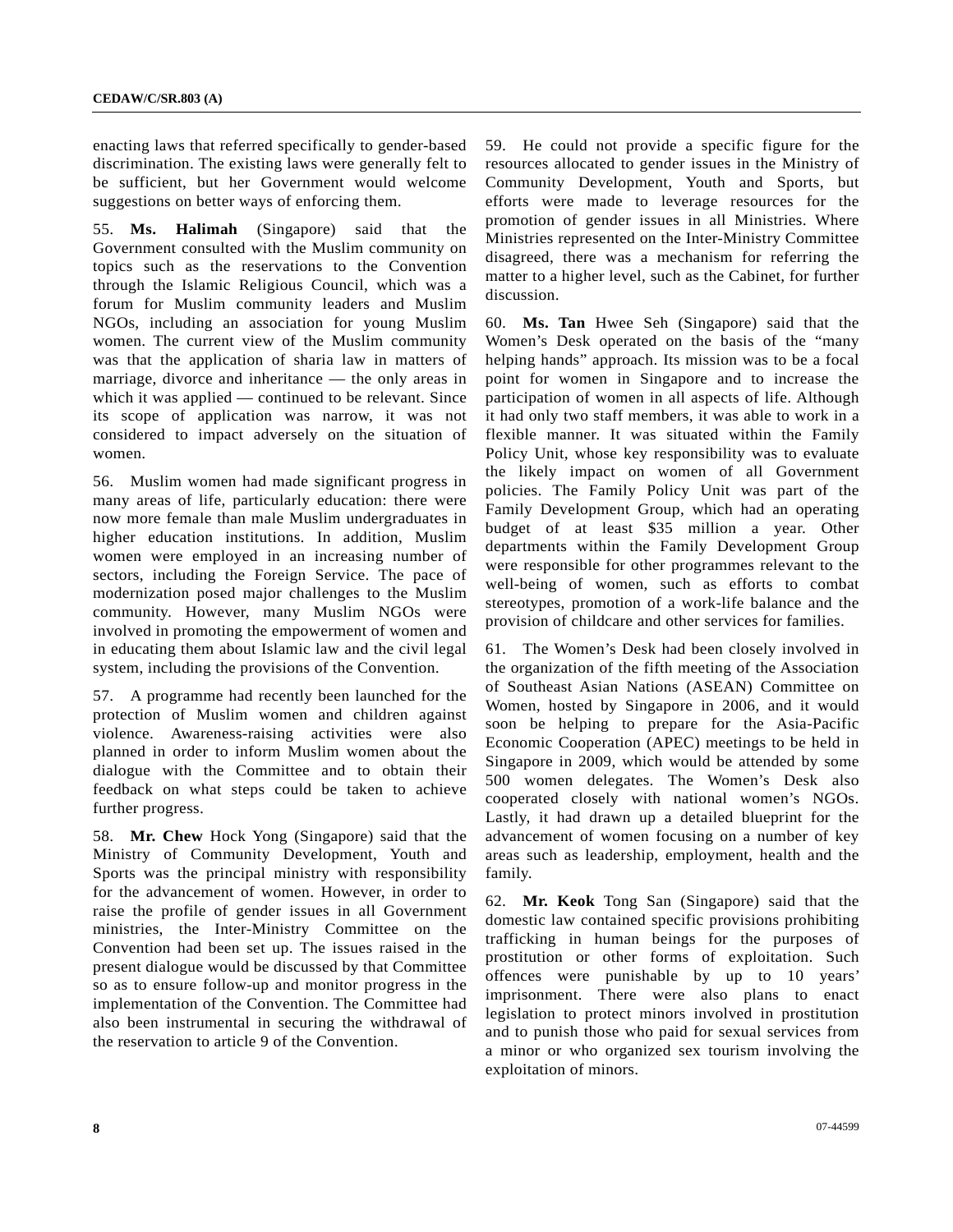63. Singapore's strategy for tackling the problem of trafficking was enforced principally by the immigration authorities and the police. Measures were in place to detect persons being smuggled across the border and to identify women who might be entering the country for the purposes of prostitution. Most such women were found, when interviewed, to be entering the country voluntarily. Those who were victims of trafficking were interviewed by the police in order to gather information on the traffickers.

64. The police had received some 35 reports in 2006 relating to women working in entertainment venues who were suspected victims of trafficking. However, no evidence had been found in any of those cases to confirm that trafficking had taken place.

65. **Mr. Tai** Wei Shyong (Singapore) said that the rights of foreign workers were protected under the Employment of Foreign Workers Act. In addition, the Penal Code provided that employers who wrongfully confined foreign domestic workers were subject to a fine or a prison sentence of up to three years. Foreign domestic workers had several avenues of redress, including a toll-free hotline and feedback forms which were distributed at the Safety Awareness Course. The Ministry of Manpower also conducted random telephone interviews. Although a number of NGOs worked to protect the interests of foreign workers, none dealt specifically with domestic workers. The Government had no plans to revoke the security bond, since the purpose of the bond was to ensure that employers repatriated foreign workers at the end of their contracts.

66. The Ministry of Manpower employed over 100 labour inspectors to monitor the trafficking of women and girls. Given that Singapore was a small country with open working conditions and that any member of society was free to report suspicions to the police, it was extremely difficult to bring women and girls into the country to work against their will.

67. Singapore had amended the Employment Act in 2004 to raise the minimum working age and had recently ratified ILO Convention No. 138 on the minimum age for employment.

68. **Ms. Tan** Hwee Seh (Singapore) said that prospective adoptive parents were required to sign a statutory declaration stating that the child had not been obtained through child trafficking or other illegal means. The Ministry of Community Development,

69. **Mr. Chew** Hock Yong (Singapore) said that Singaporean domestic legislation was in line with the Convention and that the Penal Code, the Children and Young Persons Act and the Women's Charter contained provisions to protect women and children against domestic violence. The National Family Violence Networking System, which had been established in 1996, provided multiple access points for victims to obtain help.

70. With respect to HIV/AIDS, the Infectious Diseases Act provided that it was an offence for persons who knew they were HIV-positive to have relations with another person without informing him or her of their status. The offence was punishable by a fine not exceeding \$10,000 or up to two years in prison.

71. **Mr. Keok** Tong San (Singapore) said that Singapore recognized intimacy as a private matter between two consenting adults. In the case of nonconsensual intercourse, it was up to the couple to resolve the issue privately within the context of the marriage. Although the Constitution currently provided that men who engaged in non-consensual intercourse had marital immunity, Singapore was gradually taking steps to amend the relevant provisions. The first step was to remove marital immunity in cases where the wife had filed for separation or a protection order. It was expected that the new provision would take effect within the next six months.

72. **Ms. Tan** Hwee Seh (Singapore) said that an interagency working group had been set up to assess the business practices of matchmaking agencies and create new advertising guidelines. The working group had examined practices in countries such as Japan and Australia and had found that matchmaking agencies in those countries offered similar services. Although the agencies could not be regulated by the Government owing to practical difficulties, the working group would continue to closely monitor the situation.

73. **Mr. Keok** Tong San (Singapore) said that the provision criminalizing sodomy between men and women would not be repealed; however, the wording of the provision would be amended to refer to "sexual